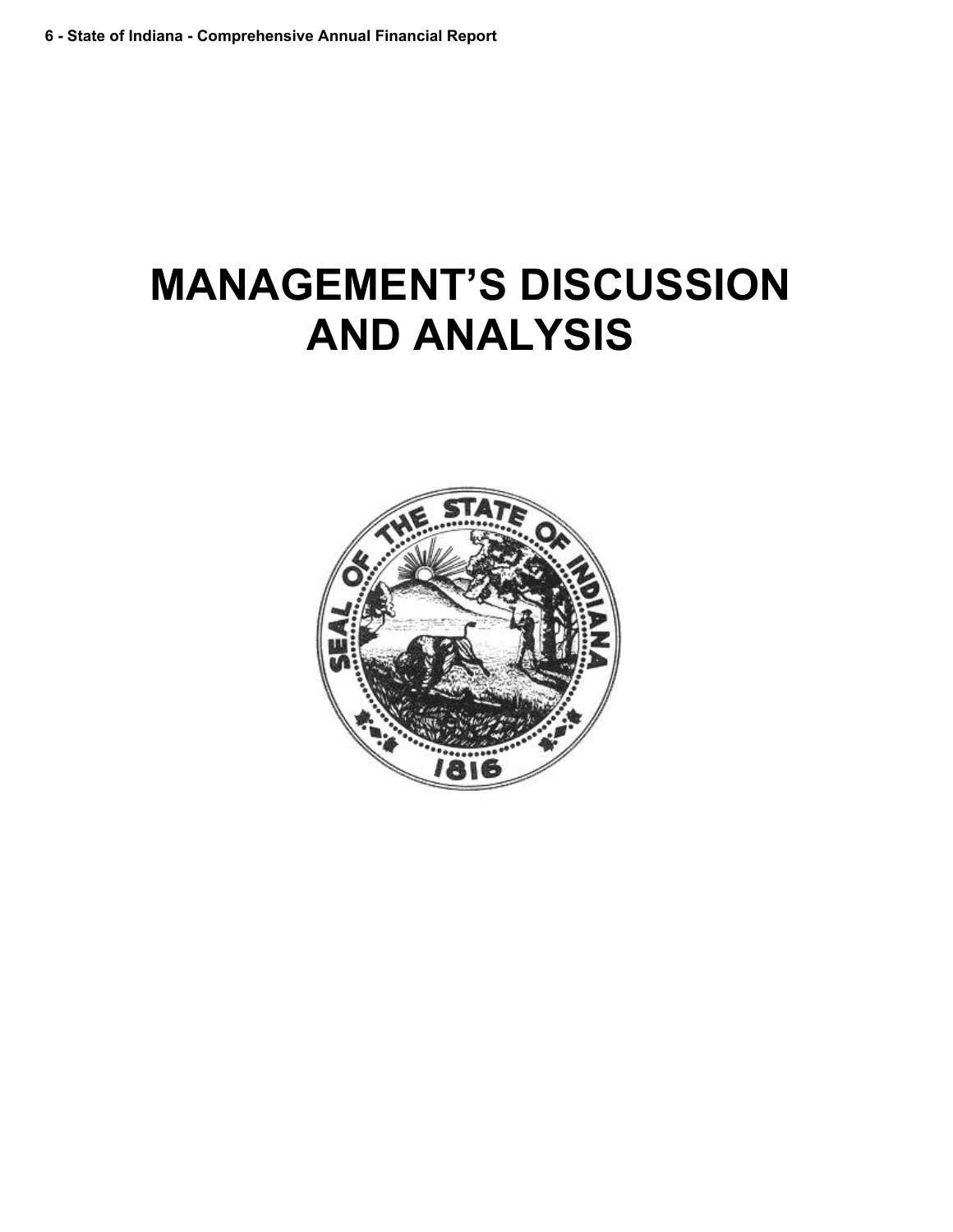## **STATE OF INDIANA Management's Discussion and Analysis June 30, 2015**

The following discussion and analysis of the State of Indiana's financial performance provides an overview of the State's financial activities for the fiscal year ended June 30, 2015. Please read it in conjunction with the transmittal letter at the front of this report and the State's financial statements, which follow this section. Because of prior period adjustments and reclassifications as described in Note IV(G) in the Notes to the Financial Statements, fiscal year (FY) 2014 numbers have been restated.

# **Financial Highlights**

- For FY 2015, on a government-wide basis, the assets and deferred outflows of the State of Indiana exceeded its liabilities and deferred inflows by \$11.3 billion. This compares with \$9.4 billion for FY 2014, as restated.
- At the end of the current fiscal year, unassigned fund balance for the general fund was \$1.0 billion, or 8.4% of the total general fund expenditures.
- On a government-wide basis for the primary government, the State incurred expenses net of program revenue of \$14.3 billion, which are offset by general revenues totaling \$16.2 billion, giving an increase in net position of \$1.9 billion.
- General revenue for the primary government increased by \$0.7 billion, or 4.5%, from FY 2014. Sales tax revenues increased by \$270.9 million and individual and corporate income tax revenue increased \$447.5 million. The increases can be attributed to a reduction in Indiana's unemployment rate, increases in the median household income, and growth in our GDP.
- Combined budget balances for FY 2015 were \$2,141.2 million. The balance of \$2,141.2 million consists of \$887.0 in the General Fund, \$577.6 million in the Medicaid Contingency Reserve Fund, \$300.0 million in the Tuition Reserve Fund, and \$376.6 million in the Rainy Day Fund.
- \$2,141.2 million represents 13.9% of the General Fund appropriations for FY 2016. These reserve balances will protect the state's critical operations during the next economic downturn. Fund balance available for future use is not significantly limited by current restrictions or commitments.
- Indiana is one of only eleven states with the top bond rating from all three major credit rating agencies. According to the independent credit rating agency Fitch Ratings, the rating "reflects Indiana's historical pattern of low debt, balanced financial operations, and a commitment to funding reserves to provide a cushion in times of economic and revenue decline. These strengths are offset by an economy that, despite ongoing diversification, remains heavily concentrated in the cyclical manufacturing industry." According to Standard & Poor's Ratings Service (S&P), the rating "reflects our view of the state's strong financial position and management's commitment to maintaining structural balance and a high level of reserves. In addition, despite any negative variance from projected revenues, we expect the state to make adjustments as necessary to restore budgetary balance."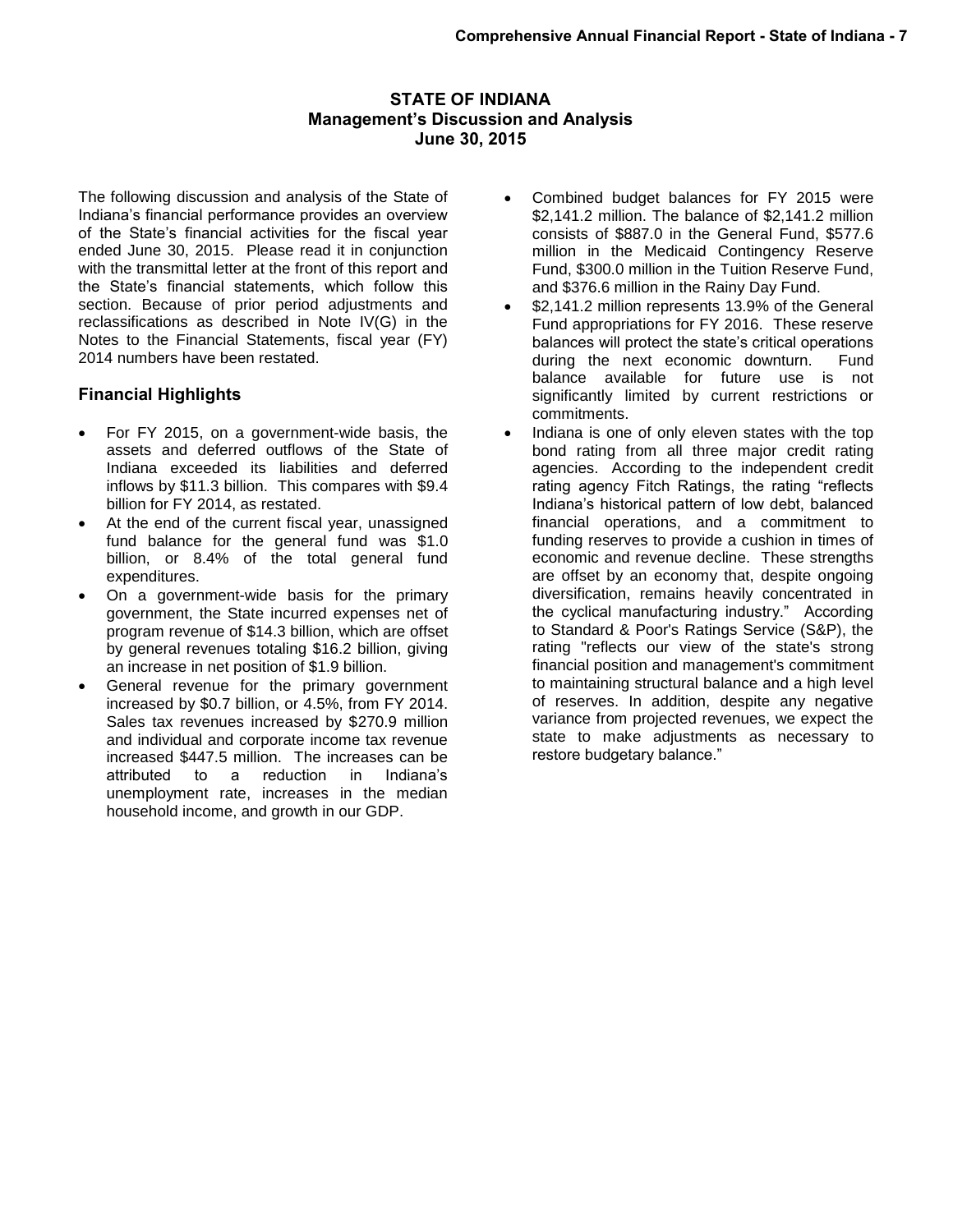| <b>Key Economic Indicators</b>            |                                                                                       |               |          |  |  |  |  |  |  |  |
|-------------------------------------------|---------------------------------------------------------------------------------------|---------------|----------|--|--|--|--|--|--|--|
|                                           | Dec. 31, 2014                                                                         | Dec. 31, 2013 | % Change |  |  |  |  |  |  |  |
| <b>Total Employed Labor Force</b>         | 3,239,602                                                                             | 3,184,095     | 1.7%     |  |  |  |  |  |  |  |
| <b>Total Goods and Service Employment</b> | 3,033,300                                                                             | 2,997,600     | 1.2%     |  |  |  |  |  |  |  |
| Service-Providing Employment              | 2,391,200                                                                             | 2.371.300     | 0.8%     |  |  |  |  |  |  |  |
| Goods-Producing Employment                | 642.100                                                                               | 626,300       | 2.5%     |  |  |  |  |  |  |  |
| Unemployment Rate                         | 5.7%                                                                                  | 6.3%          | $-9.5%$  |  |  |  |  |  |  |  |
| Median Household Income                   | 49.446                                                                                | 47.529        | 4.0%     |  |  |  |  |  |  |  |
| U.S. Census Bureau.                       | Sources: Indiana Department of Workforce Development, Bureau of Labor Statistics, and |               |          |  |  |  |  |  |  |  |

Salaries and benefits for State employees represent approximately 7.9% of governmental fund expenditures. The following table shows a ten year history of the count of full time State employees.

| <b>Full Time State Employees Paid</b><br><b>Through The Auditor of State's Office</b>                                                                                                                                                                        |        |     |       |     |     |        |  |  |  |  |
|--------------------------------------------------------------------------------------------------------------------------------------------------------------------------------------------------------------------------------------------------------------|--------|-----|-------|-----|-----|--------|--|--|--|--|
| On<br>On<br><b>Disability</b><br><b>Other</b><br><b>Disability</b><br>Leave - Not<br>Governor's<br><b>Elected</b><br>Leave - In<br>in Pay<br><b>Officials</b><br>Year<br>Judiciary<br><b>Pay Status</b><br><b>Authority</b><br><b>Status</b><br><b>Total</b> |        |     |       |     |     |        |  |  |  |  |
| 2015                                                                                                                                                                                                                                                         | 28,157 | 865 | 1,083 | 455 | 289 | 30,849 |  |  |  |  |
| 2014                                                                                                                                                                                                                                                         | 28,279 | 845 | 1,065 | 471 | 312 | 30,972 |  |  |  |  |
| 2013                                                                                                                                                                                                                                                         | 28,398 | 831 | 1.049 | 511 | 345 | 31,134 |  |  |  |  |
| 2012                                                                                                                                                                                                                                                         | 28,485 | 835 | 1,049 | 545 | 349 | 31,263 |  |  |  |  |
| 2011                                                                                                                                                                                                                                                         | 28,472 | 830 | 1,067 | 610 | 351 | 31,330 |  |  |  |  |
| 2010                                                                                                                                                                                                                                                         | 29,911 | 846 | 1,056 | 647 | 341 | 32,801 |  |  |  |  |
| 2009                                                                                                                                                                                                                                                         | 31,254 | 835 | 1,093 | 624 | 358 | 34,164 |  |  |  |  |
| 2008                                                                                                                                                                                                                                                         | 32,606 | 811 | 1,139 | 727 | 339 | 35,622 |  |  |  |  |
| 2007                                                                                                                                                                                                                                                         | 31,524 | 772 | 1,123 | 789 | 313 | 34,521 |  |  |  |  |
| 2006                                                                                                                                                                                                                                                         | 31,822 | 753 | 1,102 | 941 | 279 | 34,897 |  |  |  |  |

For more information on personnel paid through the Auditor of State's Office, please read the Statistical Section.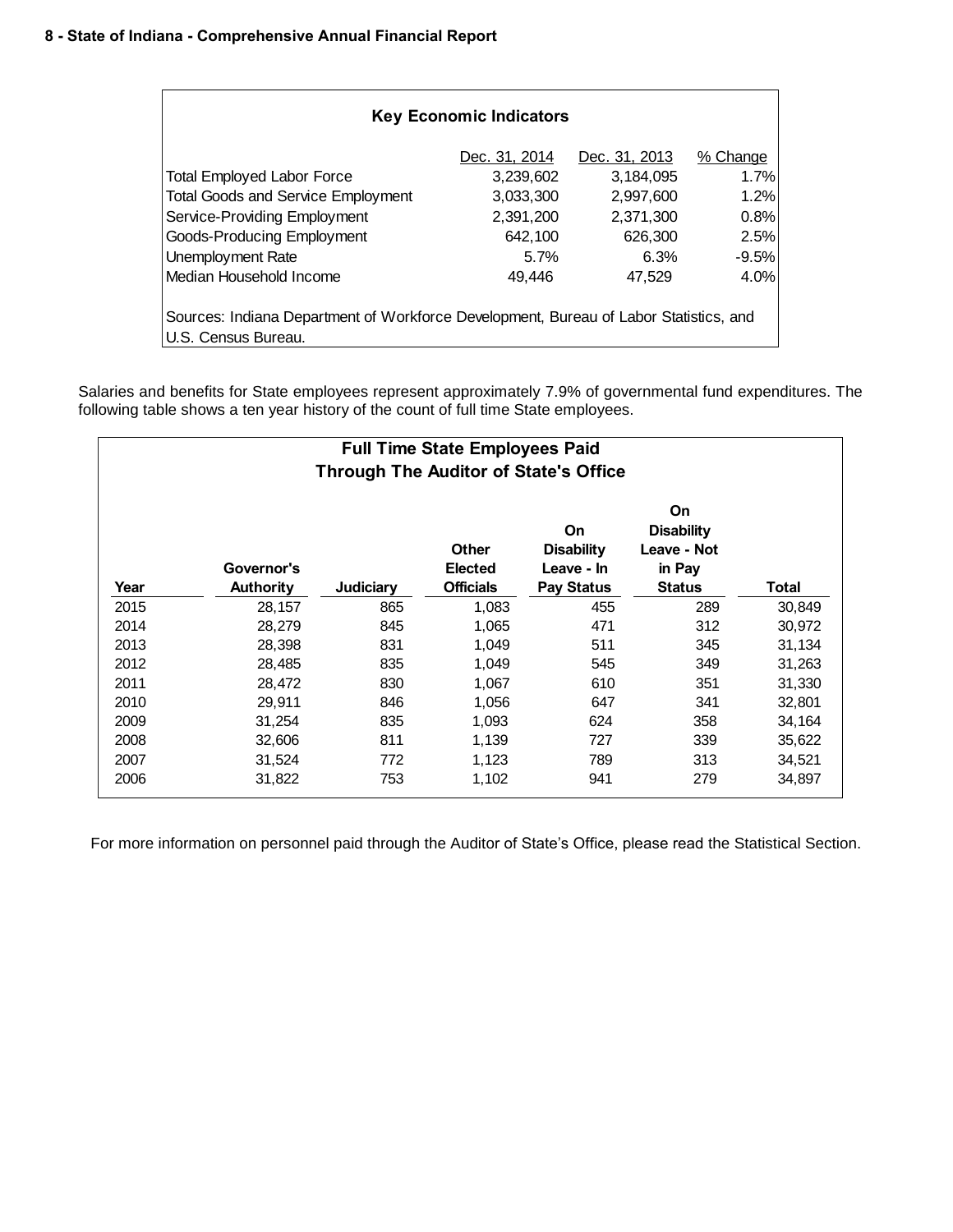# **Overview of the Financial Statements**

This Financial Section consists of four parts: management's discussion and analysis (this part), the basic financial statements, required supplementary information, and other supplementary information. The basic financial statements include two kinds of statements that present different views of the State. The first two statements are government-wide financial statements that provide both long-term and short-term information about the State's overall financial status.

The remaining statements are fund financial statements that focus on individual parts of the State government, reporting the State's operations in more detail than the government-wide statements.

- The governmental fund statements tell how general government services such as public safety, education, and welfare were financed in the short term as well as what remains for future spending.
- Proprietary fund statements offer short and longterm financial information about the activities the government operates like businesses, such as the Unemployment Compensation Fund.
- Fiduciary fund statements provide information about the financial relationships in which the State acts solely as a trustee or agent for the benefit of others, to whom the resources in question belong, such as the retirement plan for the State's employees.

The financial statements also include notes that explain some of the information in the financial statements and provide more detailed data. The statements are followed by a section of *required supplementary information* and *other supplementary information* that further explain and support the information in the financial statements.

#### **Government-wide Financial Statements**

The government-wide financial statements report information about the State as a whole using accounting methods similar to those used by privatesector companies. The statement of net position includes all the government's assets, deferred outflows of resources, liabilities, and deferred inflows of resources. All of the current year's revenues and expenses are accounted for in the statement of activities regardless of when cash is received or paid.

The two government-wide statements report the State's net position and how they have changed. Net position which equals the State's assets, plus deferred outflows of resources, less liabilities, less deferred inflows of resources, is one way to measure

the State's financial health, or position. Over time, increases or decreases in net position may serve as a useful indicator of whether the financial position of the State of Indiana is improving or deteriorating. To assess the overall health of the State, additional nonfinancial factors should be considered, such as changes in the State's tax base, the condition of the State's roads and the State's student population. The government-wide financial statements of the State are divided into three categories:

- **Governmental activities**. Most of the State's basic services are included here, such as the State's roads and bridges, and health and environmental programs. State sales and income taxes and federal grants finance most of these activities.
- **Business-type activities**. The State provides goods and services through these activities that are financed or recovered primarily through fees and user charges. The Unemployment Compensation Fund, the Inns and Concessions Fund, the Indiana Residual Malpractice Insurance Authority , and the Wabash Memorial Bridge Fund are included here.
- **Discretely Presented Component Units**. These are legally separate discretely presented entities for which the State is financially accountable. These include, among others, the Indiana Finance Authority, the State Lottery Commission of Indiana, the Indiana Bond Bank, the Indiana Housing and Community Development Authority, and colleges and universities that receive State funding.

# **Fund Financial Statements**

The fund financial statements provide more detailed information about the State's most significant funds, not the State as a whole. Funds are accounting devices that the State uses to keep track of specific sources of funding and spending for particular purposes. The State of Indiana uses fund accounting to ensure and demonstrate compliance with financerelated legal requirements.

The State has three kinds of funds: governmental funds, proprietary funds, and fiduciary funds.

**1. Governmental funds**. Most of the State's basic services are included in governmental funds, which focus on (1) cash and other financial assets that can readily be converted to cash flow in and out and (2) the balances left at year-end that are available for spending. Consequently, the governmental funds statements provide a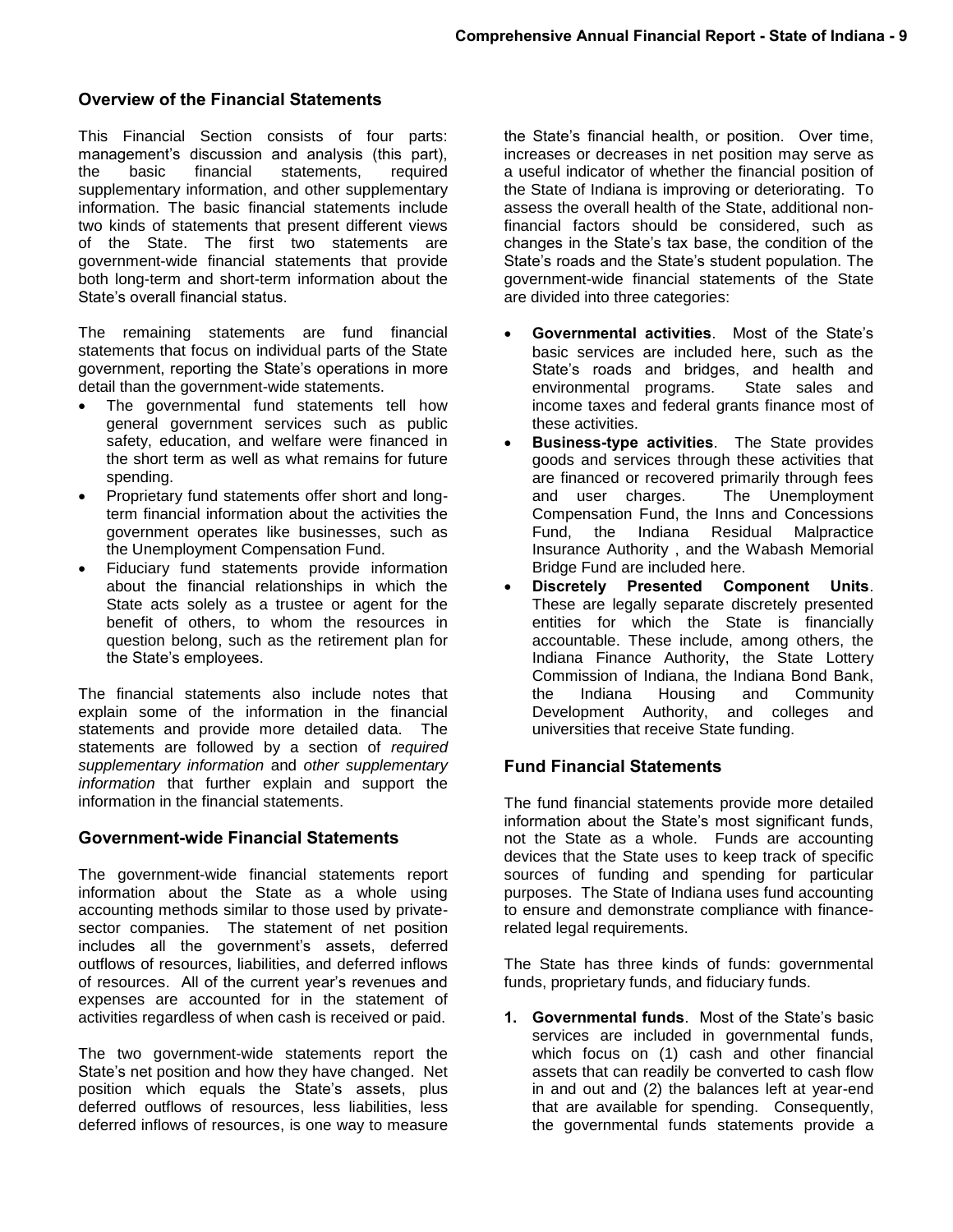detailed short-term view that helps the reader determine whether there are more or fewer financial resources that can be spent in the near future to finance the State's programs.

*Relationship and Reconciliation***.** Because the information provided in the governmental funds statements does not encompass the additional long-term focus of the government-wide statements, reconciliation pages are provided. On the page following each governmental fund's financial statement, these reconciliations explain the differences between the government-wide and the fund financial statement. Governmentwide statements use full accrual accounting. Revenues are recognized when they are earned and expenses are recognized as soon as the liability is incurred, regardless of the timing of related cash inflows and outflows. Governmental fund financial statements use the modified accrual basis of accounting. Revenues are recognized when earned so long as they are collectible within the current period or soon enough afterwards to pay liabilities of the current period. Specific accrued liabilities are recognized as expenditures when payment is due because that is when they are normally liquidated with expendable available financial resources.

Non-current assets such as infrastructure, land, and property, plant and equipment appear on the government-wide statements but not on the governmental fund statements where they are expensed as acquired rather than capitalized. Non-current liabilities such as capital lease payables and net pension liabilities also appear on the government-wide statements but not on the fund statements. Internal service funds are

included as part of the governmental activities in the government-wide statements but not the governmental fund financial statements because they provide services to the governmental funds.

- **2. Proprietary funds**. Services for which the State charges customers a fee are generally reported in proprietary funds. These funds use the economic resources measurement focus and the accrual basis of accounting. Proprietary funds, like the government-wide statements, provide both long-term and short-term financial information. In fact, the State's enterprise funds (one type of proprietary fund) are the same as its business-type activities, but provide more detail and additional information such as cash flows. The State uses internal service funds (the other type of proprietary fund) to report activities that provide supplies and services for the State's other programs and activities. An example would be the State Employee Health Insurance Fund.
- **3. Fiduciary funds**. The State is the trustee, or fiduciary, for its employees' pension plans. It is also responsible for other assets that, because of a trust arrangement, can be used only for the trust beneficiaries. The State is responsible for ensuring that the assets reported in these funds are used for their intended purposes. Fiduciary funds use the economic resources measurement focus and the accrual basis of accounting. All of the State's fiduciary activities are reported in a separate statement of fiduciary net position and a statement of changes in fiduciary net position. These activities are excluded from the State's government-wide financial statements because the State cannot use these assets to finance its operations.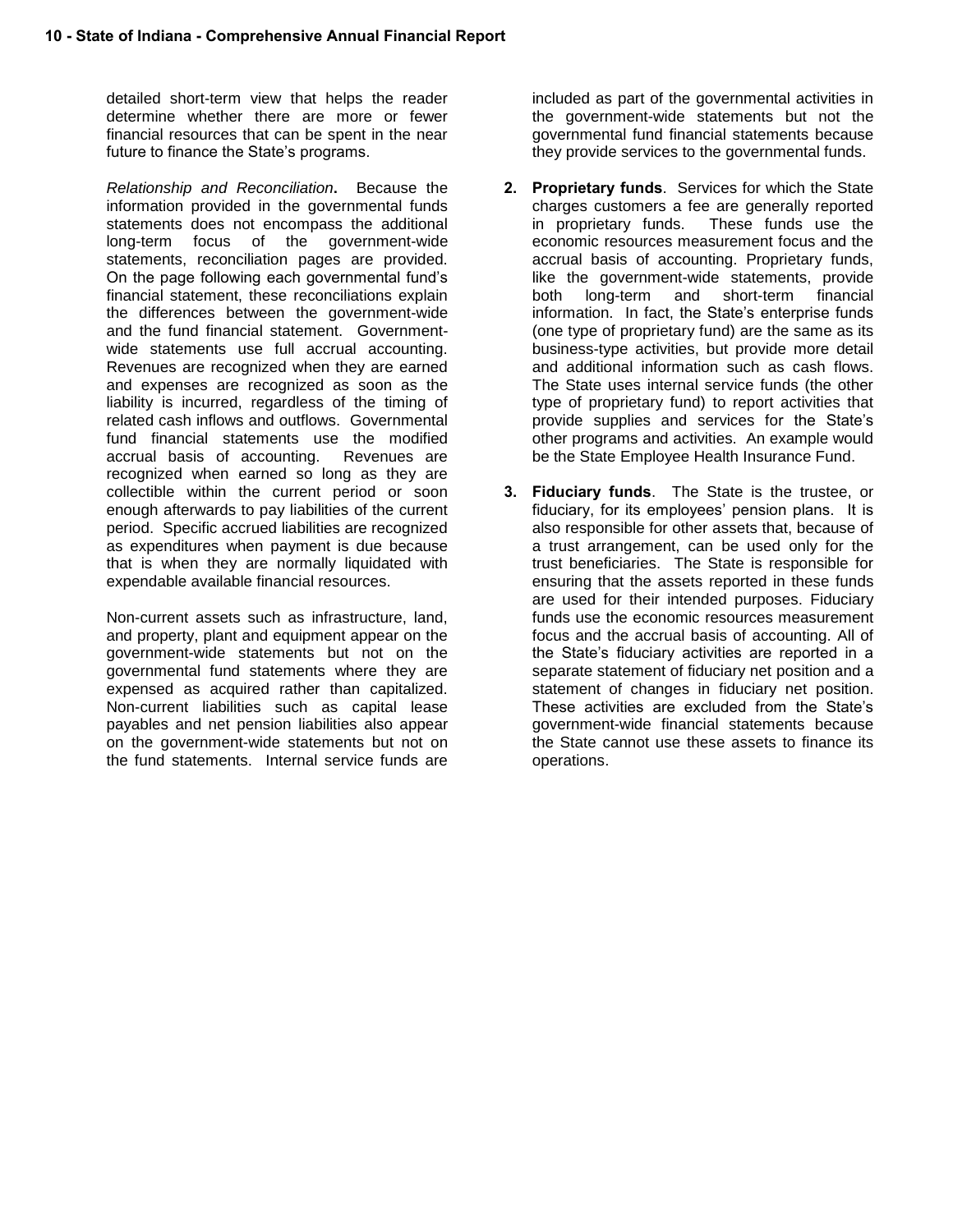# **Financial Analysis of the State as a Whole**

# **Net Position**

The following is condensed from the Statement of Net Position:

|                                      | State of Indiana<br><b>Condensed Schedule of Net Position</b><br>(in millions of dollars) |                                   |                          |                                           |                                    |                |  |  |  |  |
|--------------------------------------|-------------------------------------------------------------------------------------------|-----------------------------------|--------------------------|-------------------------------------------|------------------------------------|----------------|--|--|--|--|
|                                      |                                                                                           |                                   |                          | <b>Primary Government</b>                 |                                    |                |  |  |  |  |
|                                      |                                                                                           | Governmental<br><b>Activities</b> |                          | <b>Business-type</b><br><b>Activities</b> | <b>Total Primary</b><br>Government |                |  |  |  |  |
|                                      | 2015                                                                                      | 2014                              | 2015                     | 2014                                      | 2015                               | 2014           |  |  |  |  |
| Current and other assets             | 11.814.5<br>\$                                                                            | \$<br>11.338.5                    | 355.3<br>\$              | \$<br>201.9                               | \$<br>12.169.8                     | \$<br>11.540.4 |  |  |  |  |
| Capital assets                       | 15,370.0                                                                                  | 14,610.0                          | 0.1                      | 0.5                                       | 15,370.1                           | 14,610.5       |  |  |  |  |
| <b>Total assets</b>                  | 27,184.5                                                                                  | 25,948.5                          | 355.4                    | 202.4                                     | 27,539.9                           | 26,150.9       |  |  |  |  |
| Deferred outflows of resources       | 1,034.6                                                                                   | 999.5                             | $\overline{\phantom{a}}$ |                                           | 1,034.6                            | 999.5          |  |  |  |  |
| Total deferred outflows of resources | 1.034.6                                                                                   | 999.5                             |                          |                                           | 1.034.6                            | 999.5          |  |  |  |  |
| <b>Current liabilities</b>           | 3.490.2                                                                                   | 3.040.1                           | 351.4                    | 974.4                                     | 3.841.6                            | 4.014.5        |  |  |  |  |
| Long-term liabilities                | 13,018.5                                                                                  | 13,733.6                          | 27.4                     | 29.0                                      | 13,045.9                           | 13,762.6       |  |  |  |  |
| <b>Total liabilities</b>             | 16.508.7                                                                                  | 16,773.7                          | 378.8                    | 1.003.4                                   | 16.887.5                           | 17,777.1       |  |  |  |  |
| Deferred inflows of resources        | 426.1                                                                                     |                                   |                          |                                           | 426.1                              |                |  |  |  |  |
| Total deferred inflows of resources  | 426.1                                                                                     |                                   |                          |                                           | 426.1                              |                |  |  |  |  |
| Net position:                        |                                                                                           |                                   |                          |                                           |                                    |                |  |  |  |  |
| Net investment in capital assets     | 14.315.9                                                                                  | 13.501.4                          | 0.1                      | 0.5                                       | 14.316.0                           | 13,501.9       |  |  |  |  |
| Restricted                           | 998.6                                                                                     | 1.000.3                           |                          |                                           | 998.6                              | 1.000.3        |  |  |  |  |
| Unrestricted                         | (4,030.2)                                                                                 | (4,327.4)                         | (23.5)                   | (801.5)                                   | (4,053.7)                          | (5, 128.9)     |  |  |  |  |
| <b>Total net position</b>            | 11.284.3                                                                                  | 10,174.3<br>S                     | (23.4)                   | (801.0)<br>35                             | 11.260.9<br>S                      | 9,373.3        |  |  |  |  |
|                                      |                                                                                           |                                   |                          |                                           |                                    |                |  |  |  |  |

At the end of the current fiscal year, net position for the primary government was \$11.3 billion as compared to \$9.4 billion in 2014. There was an increase of \$1.9 billion.

Current and other assets increased by \$629.4 million. Due to an increase of cash on hand, securities lending collateral increased \$262.0 million. Accounts receivable for the unemployment compensation fund increased \$167.9 million and more detailed information about this receivable is presented in note IV.C.

Capital assets increased by \$759.6 million. The principal reason for the increase in capital assets was the increase in land and infrastructure at the Indiana

Department of Transportation of \$742.9 million primarily due to the State's Major Moves initiative and other large construction commitments such as the Louisville-Southern Indiana Ohio River Bridges Project (LSIORBP).

Total liabilities decreased by \$889.6 million. This decrease is caused by a reduction in the amount due to the federal government for unemployment compensation benefits of \$619.8 million. Also, net pension liabilities decreased \$649.3 million primarily due to the State's commitment to fund its pension plans. These decreases are partially offset by increases in liabilities related to securities lending of \$262.0 million and in accounts payable of \$179.9 million.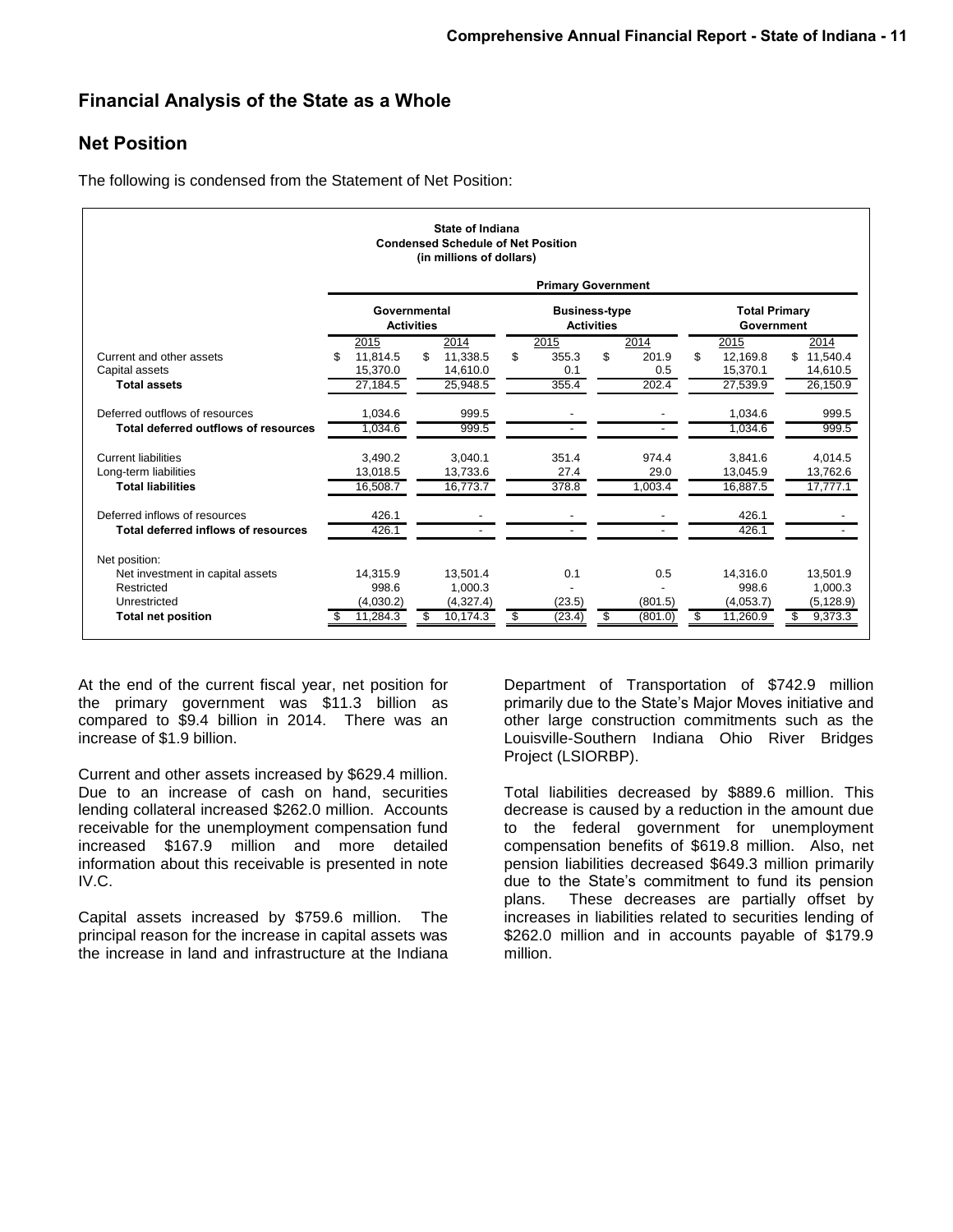# **Changes in Net Position**

The following is condensed from the Statement of Activities:

| State of Indiana<br><b>Condensed Schedule of Change in Net Position</b><br>(in millions of dollars) |                           |                                                     |              |                                           |                                    |               |  |  |  |  |  |
|-----------------------------------------------------------------------------------------------------|---------------------------|-----------------------------------------------------|--------------|-------------------------------------------|------------------------------------|---------------|--|--|--|--|--|
|                                                                                                     | <b>Primary Government</b> |                                                     |              |                                           |                                    |               |  |  |  |  |  |
|                                                                                                     |                           | <b>Governmental Activities</b><br><b>Activities</b> |              | <b>Business-type</b><br><b>Activities</b> | <b>Total Primary</b><br>Government |               |  |  |  |  |  |
|                                                                                                     | 2015                      | 2014                                                | 2015         | 2014                                      | 2015                               | 2014          |  |  |  |  |  |
| <b>Revenues</b>                                                                                     |                           |                                                     |              |                                           |                                    |               |  |  |  |  |  |
| Program revenues:                                                                                   |                           |                                                     |              |                                           |                                    |               |  |  |  |  |  |
| Charges for services                                                                                | \$2,220.3                 | \$<br>2,419.9                                       | \$1,201.3    | \$<br>976.7                               | \$3,421.6                          | \$3,396.6     |  |  |  |  |  |
| Operating grants and contributions                                                                  | 10.870.0                  | 9,908.9                                             | 4.2          | 135.0                                     | 10,874.2                           | 10,043.9      |  |  |  |  |  |
| Capital grants and contributions                                                                    | 1.261.2                   | 1,180.1                                             |              | 0.2                                       | 1.261.2                            | 1,180.3       |  |  |  |  |  |
| General revenues:                                                                                   |                           |                                                     |              |                                           |                                    |               |  |  |  |  |  |
| Individual and corporate income taxes                                                               | 6,259.3                   | 5,811.8                                             |              |                                           | 6,259.3                            | 5,811.8       |  |  |  |  |  |
| Sales taxes                                                                                         | 7,266.6                   | 6,995.7                                             |              |                                           | 7,266.6                            | 6,995.7       |  |  |  |  |  |
| Other                                                                                               | 2,630.5                   | 2,646.9                                             | 1.4          | 1.1                                       | 2,631.9                            | 2,648.0       |  |  |  |  |  |
| <b>Total revenues</b>                                                                               | 30.507.9                  | 28.963.3                                            | 1.206.9      | 1.113.0                                   | 31,714.8                           | 30,076.3      |  |  |  |  |  |
| <b>Program Expense</b>                                                                              |                           |                                                     |              |                                           |                                    |               |  |  |  |  |  |
| General government                                                                                  | 1,446.1                   | 1,482.3                                             |              |                                           | 1,446.1                            | 1,482.3       |  |  |  |  |  |
| Public safety                                                                                       | 1,389.9                   | 1,582.1                                             |              |                                           | 1,389.9                            | 1,582.1       |  |  |  |  |  |
| Health                                                                                              | 440.9                     | 348.9                                               |              |                                           | 440.9                              | 348.9         |  |  |  |  |  |
| Welfare                                                                                             | 13.161.6                  | 11.766.1                                            |              | $\overline{a}$                            | 13.161.6                           | 11,766.1      |  |  |  |  |  |
| Conservation, culture and development                                                               | 526.1                     | 522.1                                               |              |                                           | 526.1                              | 522.1         |  |  |  |  |  |
| Education                                                                                           | 10,534.6                  | 10,495.0                                            |              |                                           | 10,534.6                           | 10,495.0      |  |  |  |  |  |
| Transportation                                                                                      | 1,852.6                   | 2,165.0                                             |              |                                           | 1,852.6                            | 2,165.0       |  |  |  |  |  |
| Interest expense                                                                                    | 49.0                      |                                                     |              |                                           | 49.0                               |               |  |  |  |  |  |
| Unemployment compensation fund                                                                      |                           |                                                     | 403.5        | 674.8                                     | 403.5                              | 674.8         |  |  |  |  |  |
| Other                                                                                               |                           |                                                     | 23.0         | 23.5                                      | 23.0                               | 23.5          |  |  |  |  |  |
| <b>Total expenses</b>                                                                               | 29,400.8                  | 28,361.5                                            | 426.5        | 698.3                                     | 29,827.3                           | 29,059.8      |  |  |  |  |  |
| Excess (deficiency) before transfers                                                                | 1,107.1                   | 601.8                                               | 780.4        | 414.7                                     | 1,887.5                            | 1,016.5       |  |  |  |  |  |
| <b>Transfers</b>                                                                                    | 2.8                       | 2.7                                                 | (2.8)        | (2.7)                                     |                                    |               |  |  |  |  |  |
| Change in net position                                                                              | 1.109.9                   | 604.5                                               | 777.6        | 412.0                                     | 1.887.5                            | 1.016.5       |  |  |  |  |  |
| Beginning net position, as restated                                                                 | 10,174.4                  | 9,569.8                                             | (801.0)      | (1, 213.0)                                | 9,373.4                            | 8,356.8       |  |  |  |  |  |
| Ending net position                                                                                 | \$11,284.3                | \$<br>10,174.3                                      | \$<br>(23.4) | \$<br>(801.0)                             | \$11,260.9                         | \$<br>9,373.3 |  |  |  |  |  |

# **Governmental Activities**

Program expenses exceeded program revenues by \$15.1 billion. General revenues and transfers were \$16.2 billion. The increase in net position was \$1.1 billion, which is 3.6% of total revenues and 3.8% of total expenses.

The decrease to excess (deficiency) before transfers was \$719.9 million.

Revenues increased mainly because of the increase in general revenues from individual and corporate income taxes and sales taxes. Individual income

taxes increased \$447.5 million in FY 2015 due to the State's continued economic growth. Also contributing to the increase in revenues was the increase in sales tax revenues of \$270.9 million. In addition, operating grants and contributions increased \$961.1 million primarily due to an increase in federal funding for Medicaid and the new Healthy Indiana Plan (HIP 2.0).

Expenses increased overall by \$1.0 billion or 3.7%.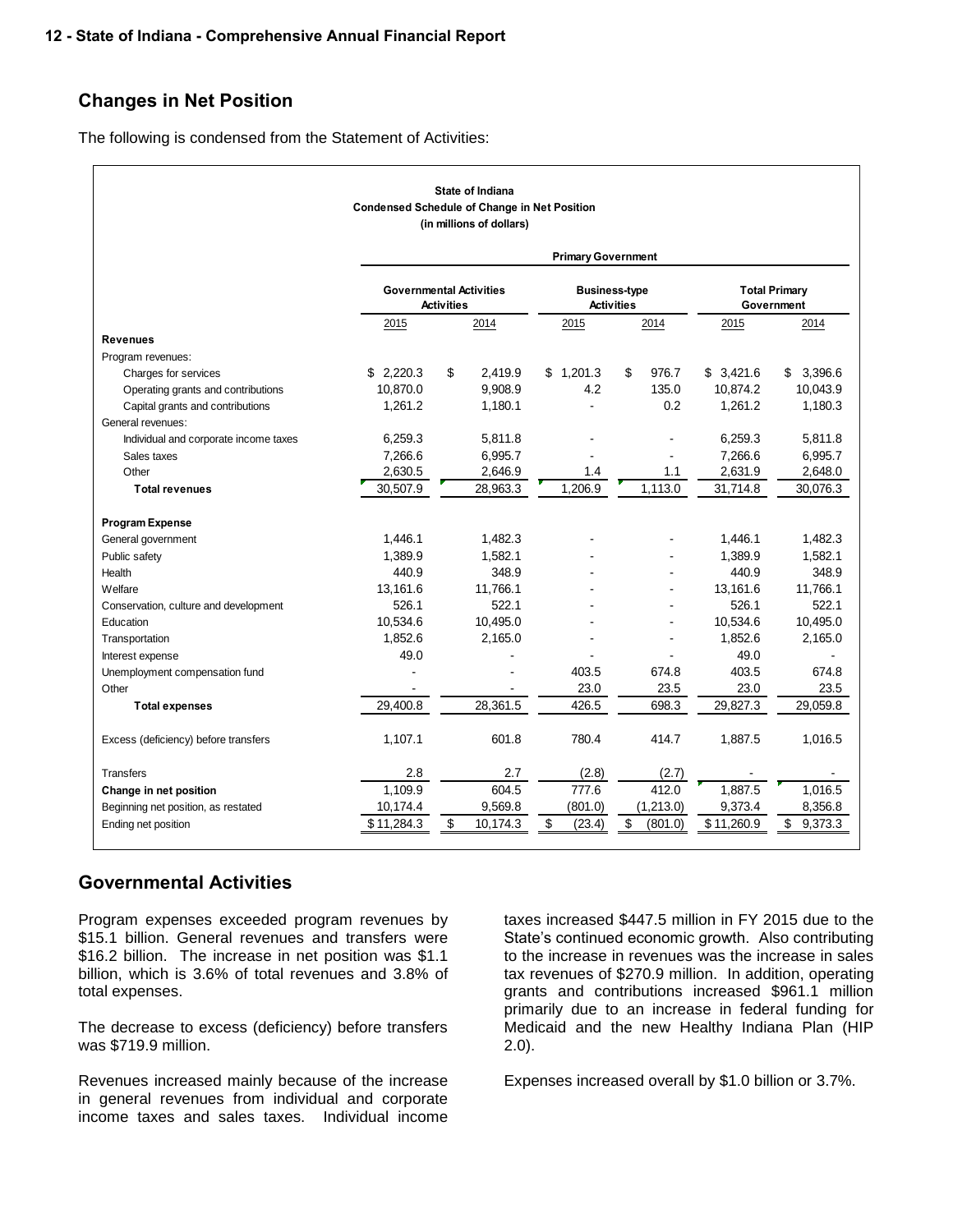General government expenditures decreased \$36.2 million due to tight fiscal controls on spending by state agencies.

Welfare expenditures increased \$1.4 billion primarily due to Medicaid and the Health Indiana Plan (HIP 2.0). In addition, expenditures increased for various Department of Child Services' programs as a result of increased case loads and rate increases to vendors.

Health expenditures increased \$92.0 million due to increases in the Women's Infant and Children's (WIC) and other federally funded health programs.

Transportation expenditures decreased \$312.4 million. More expenditures were capitalized for infrastructure than in the previous year.

Tax revenues for governmental activities were broken down as follows:



Tax revenues of \$16.1 billion represent 52.7% of total revenues for governmental activities. This compares to \$15.4 billion or 53.1% of total revenues in FY 2014. Program revenues accounted for \$14.4 billion or 47.0% of total revenues. In FY 2014, program revenues accounted for \$13.5 billion or 46.6% of total revenues. General revenues other than tax revenues were \$74.2 million or 0.2% of total revenues. Of this

\$22.1 million were investment earnings. This compares to 2014, when general revenues other than taxes were \$78.7 million or 0.3% of total revenues and \$19.8 million was investment earnings. Investment earnings increased by \$2.3 million from FY 2014 to FY 2015 or 11.7% due to increased interest from securities on loan throughout the year.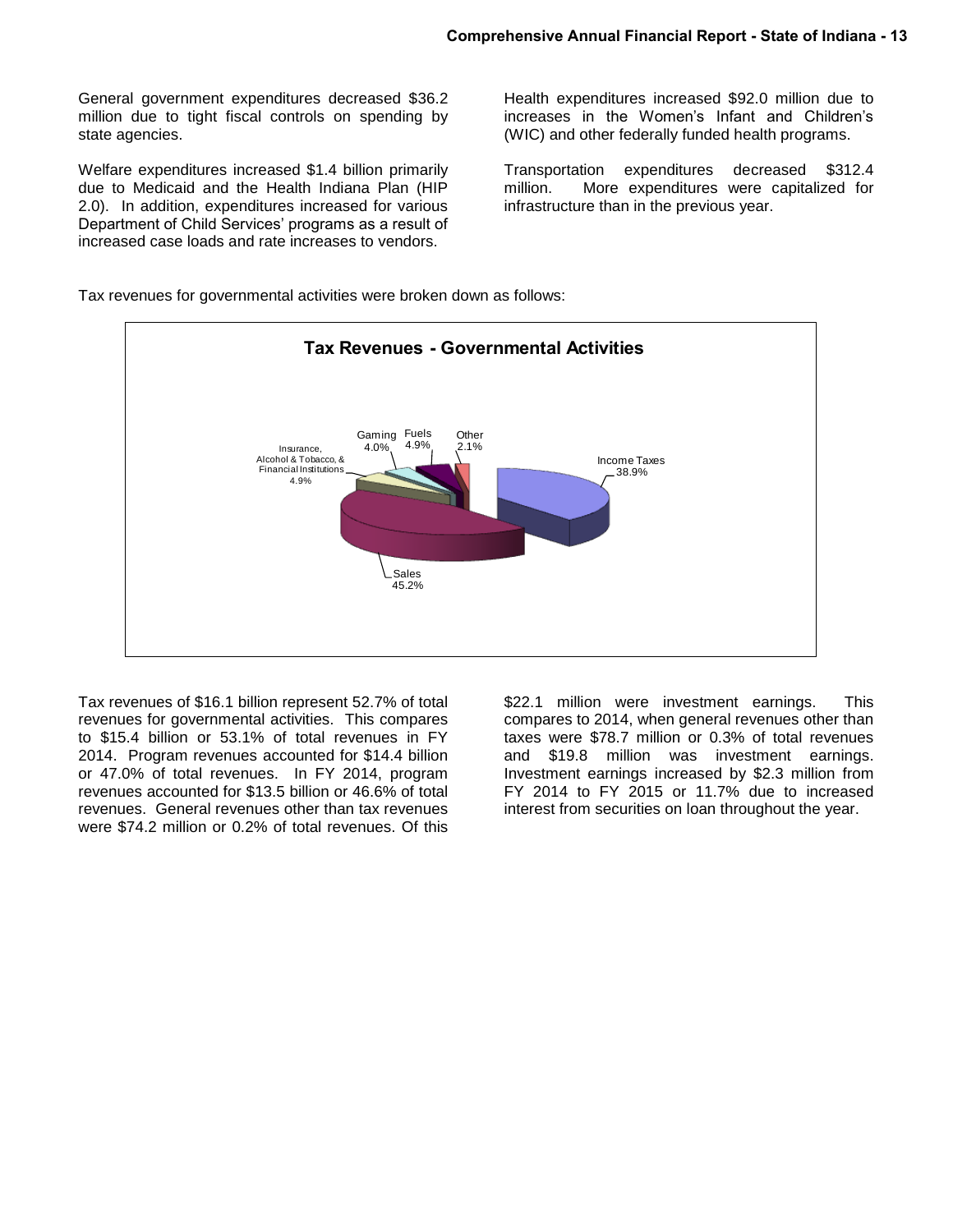

Total revenues for governmental activities were broken down as follows:

 PR = program revenues GR = general revenues

Total revenues were 103.8% of expenses which was an increase from 102.1% in FY 2014. Total revenues increased 5.3% from \$29.0 billion in FY 2014 to \$30.5 billion in FY 2015. Expenses increased 3.7% from \$28.4 billion in FY 2014 to \$29.4 billion in FY 2015.

The largest portion of the State's expenses is for Welfare, which is \$13.2 billion, or 44.8% of total expenses. This compares with \$11.8 billion, or 41.5% of total expenses in FY 2014. The change in welfare expenses was an increase of \$1.4 billion or 11.8%. \$3.2 billion of Welfare expenses in FY 2015 were funded from general revenues.

Some of the major expenses were Medicaid assistance, \$9.2 billion, the federal food stamp program in the U.S. Department of Agriculture Fund, \$1.3 billion, and the U.S. Department of Health and Human Services Fund, \$1.5 billion.

Education comprises 35.8%, or \$10.5 billion of the State's expenses. In FY 2014, Education accounted for 37.0%, or \$10.5 billion, of expenses. The change in Education expenses was an increase of \$39.6 million, or 0.4%. Some of the major expenses were tuition support and full day kindergarten, \$6.7 billion, General Fund appropriations for State colleges and universities, \$1.5 billion, Teachers' Retirement Pension, \$741.8 million, federal grant programs from the U.S. Department of Education Fund, \$641.6 million, federal grant programs from the U.S. Department of Agriculture Fund, \$398.6 million, and post-retiree pensions, \$71.3 million.

\$1.4 billion, or 4.9% of expenses, was spent for General Government. General Government comprised \$1.5 billion or 5.2% of expenses in FY 2014. General Government includes local distributions and money for State administration and those functions that serve the State as a whole. Overall, general government expenditures held steady from FY 2014 to FY 2015.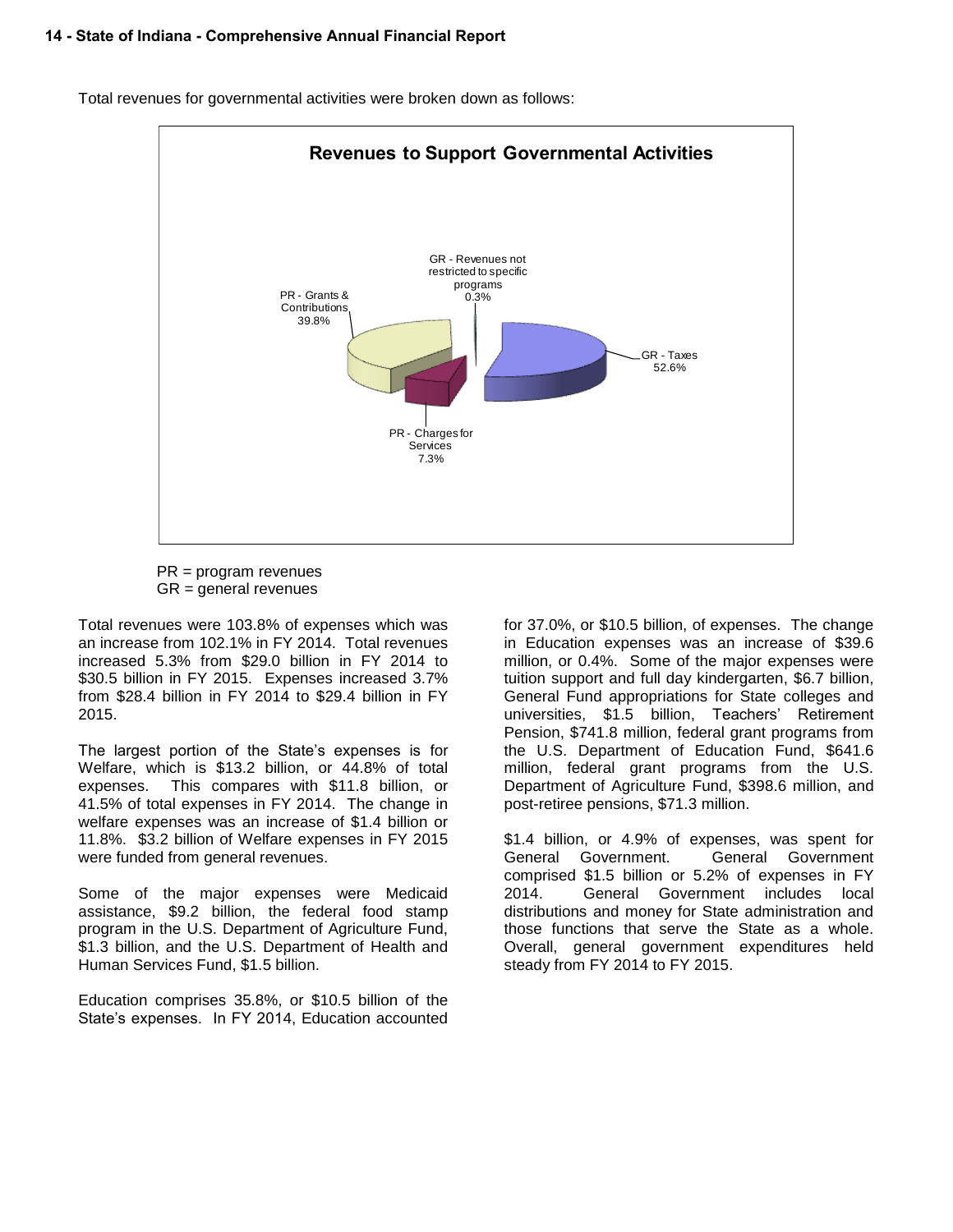

Total expenses for governmental activities were broken down as follows:

#### **Business-type Activities**

Business-type activities represent 3.8% of the Primary Government's revenues and 1.4% of the expenses. The Unemployment Compensation Fund accounts for 97.8% of business-type activities' operating revenues and 94.6% of operating expenses. The change in net position for businesstype activities was an increase of \$777.7 million.

The Unemployment Compensation Fund collects employer taxes and the federal share of unemployment compensation. Benefits are paid to eligible individuals and the fund covers general and administrative expenses. Revenue in the fund exceeded benefits and administrative expenses paid by \$793.9 million. This compares to FY 2014 when this fund's revenues exceeded expenses by \$443.4 million. Employer contributions into the fund increased by \$0.2 billion, from \$1.0 billion in FY 2014 to \$1.2 billion in FY 2015. Federal revenues into the fund decreased by \$131.1 million, from \$135.3 million in FY 2014 to \$4.2 million in FY 2015. The increase in the net position is primarily due to the reduction in the principal of the title XII loan from the federal government.

The following schedule shows the net expense (revenue) attributable to each function of government. Each function of Indiana government is either self-supporting (a negative number) or requires additional general revenues to cover expenses (a positive number).

| <b>Net Cost of Primary Government</b><br>(in millions of dollars) |    |               |    |               |          |  |  |  |  |
|-------------------------------------------------------------------|----|---------------|----|---------------|----------|--|--|--|--|
|                                                                   |    | June 30, 2015 |    | June 30, 2014 | % Change |  |  |  |  |
| <b>Governmental Activities:</b>                                   |    |               |    |               |          |  |  |  |  |
| General government                                                | \$ | 851.7         | \$ | 873.6         | $-2.5%$  |  |  |  |  |
| Public safety                                                     |    | 760.2         |    | 900.0         | $-15.5%$ |  |  |  |  |
| Health                                                            |    | 56.1          |    | 49.7          | 12.9%    |  |  |  |  |
| Welfare                                                           |    | 3,176.1       |    | 2,519.1       | 26.1%    |  |  |  |  |
| Conservation, culture, and development                            |    | 139.7         |    | 150.3         | $-7.1%$  |  |  |  |  |
| Education                                                         |    | 9,488.2       |    | 9,413.9       | 0.8%     |  |  |  |  |
| Transportation                                                    |    | 528.2         |    | 945.9         | $-44.2%$ |  |  |  |  |
| Unallocated interest expense                                      |    | 49.0          |    |               | 100.0%   |  |  |  |  |
| Other                                                             |    |               |    |               | $0.0\%$  |  |  |  |  |
| <b>Business-type Activities:</b>                                  |    |               |    |               |          |  |  |  |  |
| Unemployment Compensation Fund                                    |    | (776.0)       |    | (410.5)       | 89.0%    |  |  |  |  |
| Malpractice Insurance Authority                                   |    | 0.1           |    |               | 100.0%   |  |  |  |  |
| Inns and Concessions                                              |    | (3.9)         |    | (3.1)         | 25.8%    |  |  |  |  |
| Wabash Memorial Bridge                                            |    | 0.7           |    |               | 100.0%   |  |  |  |  |
| Total                                                             | \$ | 14,270.1      | \$ | 14,438.9      | $-1.2%$  |  |  |  |  |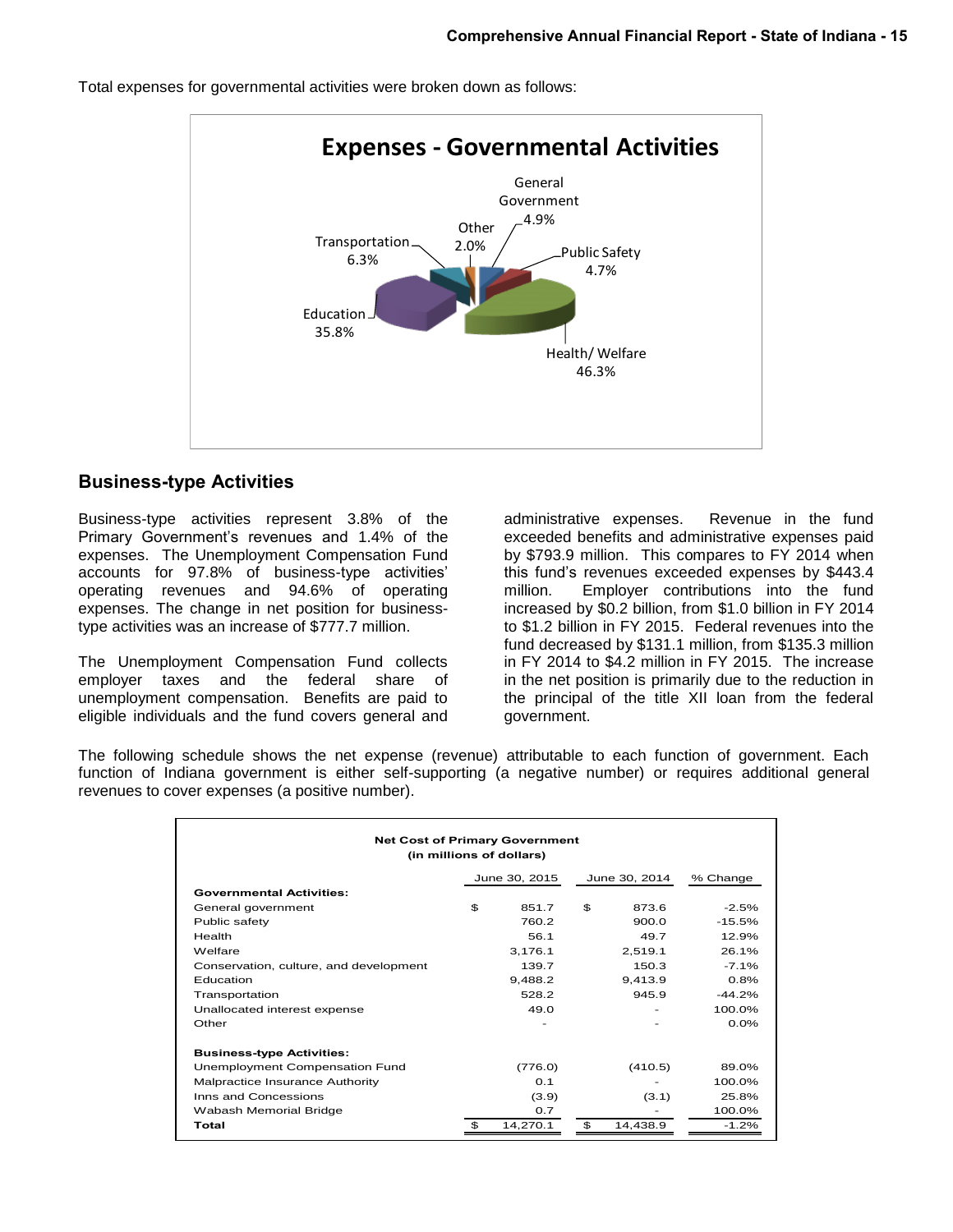# **Financial Analysis of the State's Funds**

The following is an analysis of the State's major governmental funds. Please note that transfers in and transfers out for these funds are explained in much greater detail in note IV(B) in the Notes to the Financial Statements.

#### **General Fund**

The General Fund is maintained to account for resources obtained and used for those services traditionally provided by State government which are not required to be accounted for in another fund. The fund balance of the General Fund at June 30, 2015 was \$3.9 billion, which is 64.8% of assets. This compares to a fund balance at June 30, 2014 of \$3.6 billion, which was 66.2% of assets. This indicates that the State's financial position in the General Fund increased from the prior year by \$264.5 million. The fund balance of \$3.9 billion is composed of restrictions of \$380.3 million, commitments of \$5.3 million, and assignments of \$2.4 billion, leaving an unassigned balance of \$1.0 billion. The restricted amount consists of the State's Rainy Day Fund, which is accounted for in the General Fund. For more information on the components of fund balance, see the chart in the Notes to the Financial Statements  $III(B)$ .

The General Fund's revenues increased 3.4%, or \$481.6 million, from FY 2014, because of the increase in total tax revenue which included a \$355.6 million (6.0%) increase in income tax and a \$225.9 million (3.2%) increase in sales tax. The increase in tax revenues is explained by the reduction in unemployment and increase in Indiana's GDP.

General Fund expenditures increased \$190.8 million, or 1.6% from FY 2014. Distributions to higher education institutions increased \$56.3 million over fiscal year 2014. Distributions in education expenditures for state schools for tuition support and full day kindergarten increased \$41.3 million. A new program for school performance awards through the Indiana Department of Education totaled \$30.0 million. Contributions to the Indiana State Teachers Retirement Pension Plan increased \$22.1 million.

General Fund transfers in decreased \$69.7 million or 4.9% from FY 2014. Transfers out were \$3.4 billion in FY 2015 as compared to \$3.2 billion in FY 2014. More detail on these transfers can be found in the Notes to the Financial Statements IV(B).

Overall, the net position of the General Fund increased \$264.5 million.

#### **Public Welfare-Medicaid Assistance Fund**

Medicaid is an insurance program for low-income individuals. It is jointly funded by the Federal government and the State. The Medicaid Assistance Fund received \$6.5 billion in Federal revenue as compared to \$6.0 billion in FY 2014. State funding comes through transfers from the General Fund. Transfers in were \$2.4 billion in FY 2015 as compared to \$2.0 billion in FY 2014. Transfers out were \$389.5 million compared with \$500.5 million in FY 2014. The Fund distributed \$9.2 billion in Medicaid assistance during the year, which is an increase of \$682.0 million over FY 2014. The change in fund balance increased \$67.6 million from FY 2014 to FY 2015.

#### **Major Moves Construction Fund**

The Major Moves Construction Fund was created in fiscal year 2006 as part of the leasing of the Indiana Toll Road to Cintra-Macquarie, a private company. This fund distributes money received from the Toll Road lease for new constructions and major preservation of highways and bridges throughout Indiana.

The Major Moves Construction Fund transferred \$147.0 million to the State Highway Fund. \$200.0 million was transferred into the fund from the Major Moves 2020 Trust Fund, which is part of the General Fund. \$49.2 million was transferred in from the State Highway Department for the funds to be reinvested. The fund also received \$5.4 million in investment income and made a distribution of \$10.0 million to the Northwest Indiana Regional Development Authority. The change in fund balance from FY 2014 to FY 2015 was an increase of \$66.4 million.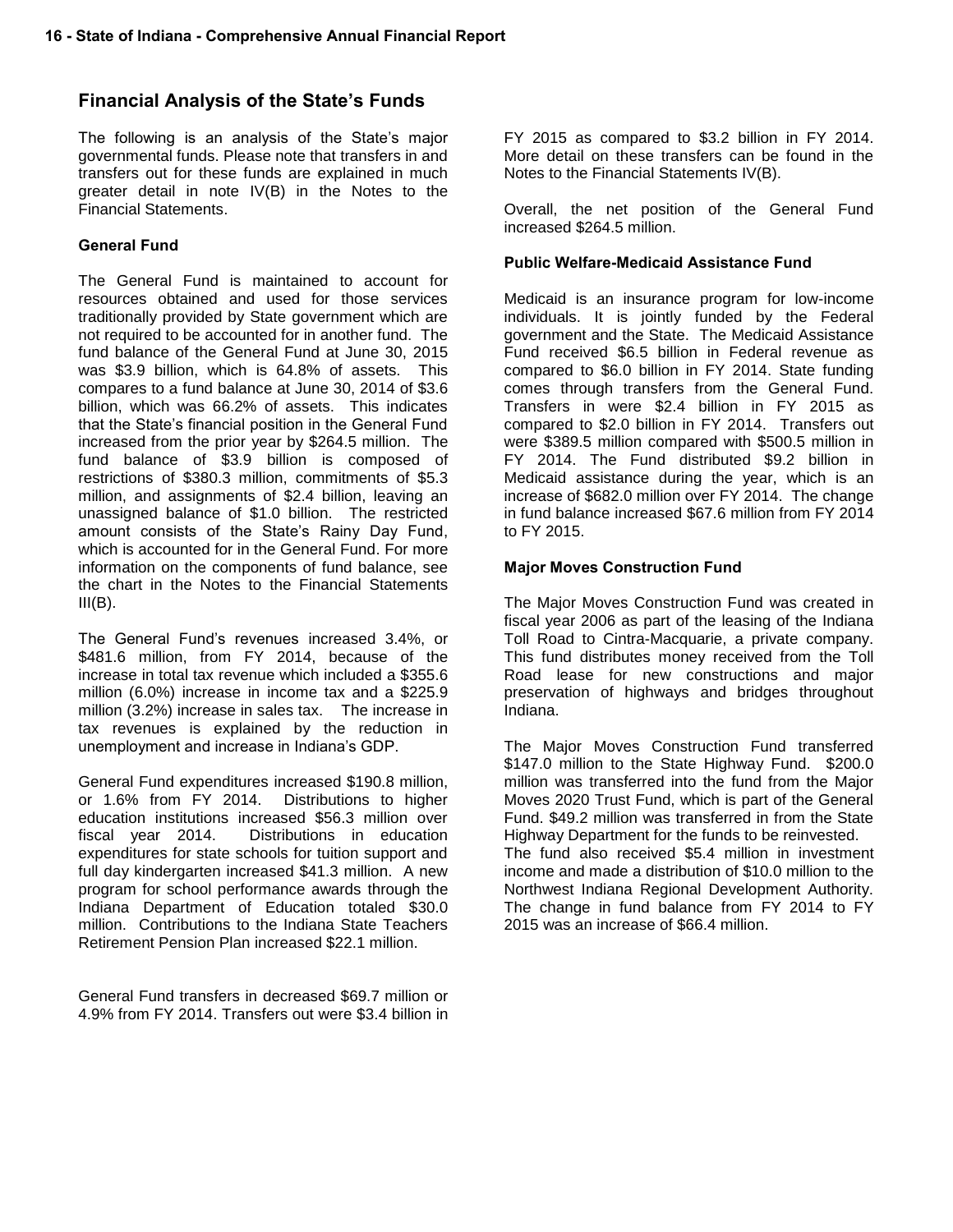# **General Fund Budgetary Highlights**

Actual State General Fund forecasted revenue collections increased by \$496.2 million, or 3.4%, in FY 2015. Actual expenditure growth was 2.15% in FY 2014 and 2.72% in FY 2015 compared with average annual growth of nearly 5.9% between FY 1996 and FY 2004. The goal of Governor Pence's administration is to limit average year-over-year growth during the biennium to 2.5%, which is roughly the 5-year inflationary CAGR at the time the State budget passed. As noted above, at year-end, the State had \$2,141.2 billion in reserves, with \$887 million residing in the general fund, \$577.6 million in the Medicaid Reserve Fund, \$300.0 million in the

# **Capital Asset and Debt Administration**

# **Capital Assets**

Capital assets were \$15.4 billion, which was 55.8% of total assets for the primary government. Related debt was \$1.1 billion. Net investment in capital assets for the primary government was \$14.3 billion. Related debt was 7.1% of capital assets. Total capital assets increased \$759.6 million or 5.2% and is attributable to increases in the Indiana Department of Transportation's land and infrastructure. The net increase in capital assets is comprised of increases for INDOT's capital assets of \$742.9 million, \$61.6 million in software development in progress, \$6.2

Tuition Reserve Fund, and \$376.6 million residing in the Rainy Day Fund. These changing funding balances are both the result of legislative requirements as well as FY 2015 close-out transactions. Transfers of \$150.0 million from the General Fund to the Tuition Reserve Fund were required in both FY 2014 and FY 2015 in the 2013 budget bill. In addition, a transfer of \$132.6 million was made to the Medicaid Reserve Fund.

million in DOA Public Works CIP, and \$3.3 million in internal service funds' capital assets with a decrease of \$53.8 million in capital assets of the primary government INDOT's \$742.9 million increase is comprised of increases in land, \$70.3 million, and infrastructure consisting of interstate roads, noninterstate roads, and bridges, \$1.3 billion, and a decrease in CIP consisting of right of way and work in progress, \$607.9 million. More detailed information about the State's capital assets is presented in Note IV(D) to the Financial Statements.

The following table shows the percentage change from fiscal year 2014 to fiscal year 2015.

| <b>State of Indiana</b><br><b>Capital Assets</b><br>(in millions of dollars) |    |                                   |     |            |    |                                           |    |       |                      |               |                          |
|------------------------------------------------------------------------------|----|-----------------------------------|-----|------------|----|-------------------------------------------|----|-------|----------------------|---------------|--------------------------|
|                                                                              |    | Governmental<br><b>Activities</b> |     |            |    | <b>Business-type</b><br><b>Activities</b> |    |       | <b>Total Primary</b> | Government    | ı otal<br>$\%$<br>Change |
|                                                                              |    | 2015                              |     | 2014       |    | 2015                                      |    | 2014  | 2015                 | 2014          |                          |
| Land                                                                         | \$ | 2.046.2                           | \$. | 1.973.3    | \$ |                                           | \$ |       | \$2.046.2            | \$<br>1.973.3 | 3.7%                     |
| Infrastructure                                                               |    | 11.134.9                          |     | 9.854.3    |    |                                           |    |       | 11.134.9             | 9,854.3       | 13.0%                    |
| <b>Construction in Progress</b>                                              |    | 1,076.7                           |     | 1.616.9    |    |                                           |    |       | 1.076.7              | 1.616.9       | $-33.4%$                 |
| Property, plant and equipment                                                |    | 2,703.4                           |     | 2.704.4    |    | 0.5                                       |    | 1.1   | 2.703.9              | 2.705.5       | $-0.1%$                  |
| Computer software                                                            |    | 46.2                              |     | 48.6       |    |                                           |    |       | 46.2                 | 48.6          | $-4.9%$                  |
| Less accumulated depreciation                                                |    | (1,637.4)                         |     | (1,587.5)  |    | (0.4)                                     |    | (0.6) | (1,637.8)            | (1,588.1)     | 3.1%                     |
| Total                                                                        |    | 15,370.0                          |     | \$14,610.0 | S  | 0.1                                       |    | 0.5   | \$15,370.1           | \$14,610.5    | 5.2%                     |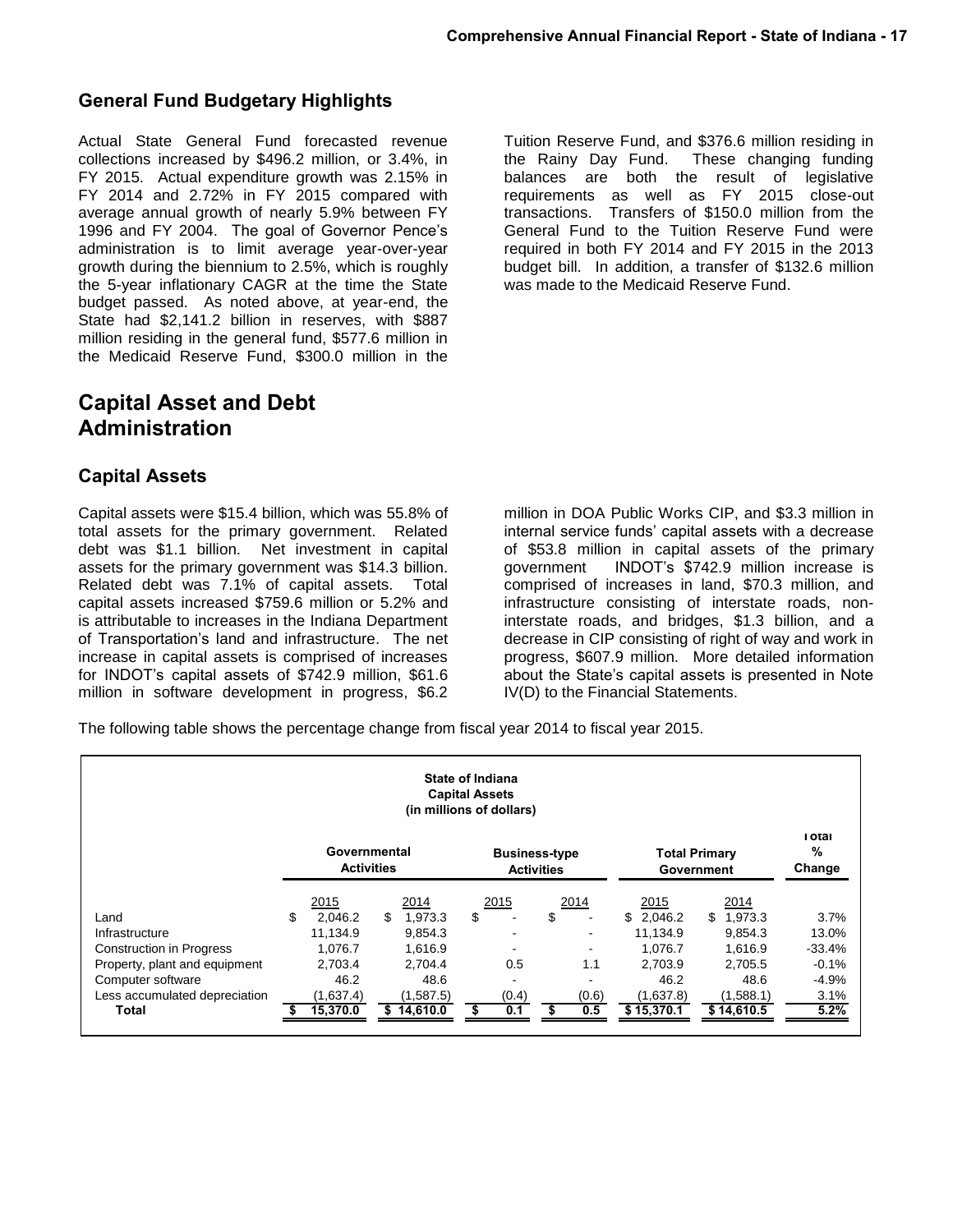# **Long-term Obligations**

Major long-term obligations items are included in the following table. These items comprised 100%

of total long-term liabilities and 77.3% of total liabilities.

The following table shows the percentage change from fiscal year 2014 to fiscal year 2015.

| <b>State of Indiana</b><br><b>Long-term Liabilities</b><br>(in millions of dollars) |             |                                   |                |                                           |                                    |                             |           |  |  |
|-------------------------------------------------------------------------------------|-------------|-----------------------------------|----------------|-------------------------------------------|------------------------------------|-----------------------------|-----------|--|--|
|                                                                                     |             | Governmental<br><b>Activities</b> |                | <b>Business-type</b><br><b>Activities</b> | <b>Total Primary</b><br>Government | <b>LOTAL</b><br>%<br>Change |           |  |  |
|                                                                                     | 2015        | 2014                              | 2015           | 2014                                      | 2015                               | 2014                        |           |  |  |
| Accrued liability for<br>compensated absences                                       | \$<br>141.5 | \$<br>146.3                       | \$<br>0.5      | \$<br>0.6                                 | \$<br>142.0                        | \$<br>146.9                 | $-3.3%$   |  |  |
| Intergovernmental payable                                                           |             | 10.0                              | $\blacksquare$ |                                           |                                    | 10.0                        | $-100.0%$ |  |  |
| Capital lease payable                                                               | 1,057.9     | 1,112.6                           |                |                                           | 1.057.9                            | 1,112.6                     | $-4.9%$   |  |  |
| Claims payable                                                                      |             |                                   | 26.8           | 28.4                                      | 26.8                               | 28.4                        | $-5.6%$   |  |  |
| Net pension liability                                                               | 11,635.8    | 12,285.1                          |                |                                           | 11,635.8                           | 12,285.1                    | $-5.3%$   |  |  |
| Other postemployment                                                                |             |                                   |                | $\overline{\phantom{0}}$                  |                                    |                             |           |  |  |
| benefits                                                                            | 136.8       | 133.7                             |                | $\blacksquare$                            | 136.8                              | 133.7                       | 2.3%      |  |  |
| Pollution remediation                                                               | 46.6        | 45.9                              |                |                                           | 46.6                               | 45.9                        | 1.5%      |  |  |
| Due to component units                                                              |             |                                   |                |                                           |                                    |                             | $0.0\%$   |  |  |
| <b>Total</b>                                                                        | \$13,018.6  | \$13,733.6                        | 27.3<br>\$     | 29.0                                      | \$13,045.9                         | \$13,762.6                  | $-5.2%$   |  |  |

Total long-term liabilities decreased by 5.2% or \$716.7 million. The largest decrease was in net pension liability of \$649.3 million. Other long-term liabilities to decrease were capital leases by \$54.7 million, intergovernmental payables by \$10.0 million and liabilities for compensated absences by \$4.9 million.

The decrease in NPL is primarily due to the ongoing liquidation of the closed TRF Pre-1996 pension plan liability as well continuing efforts to reduce the liabilities in the other State pension plans.

The decrease in capital lease payable is due to the

# **Infrastructure**

As required by GASB Statement No. 34, the State has capitalized its infrastructure. This amounts to \$11.1 billion in roads and bridges using the modified approach, \$1.8 billion in right of way classified as land, and \$23.0 million in property (septic, sewer, and water systems; and streets/sidewalks/curbs) and dams being depreciated. In order to utilize the modified approach, the State is required to:

repayment of principal by the State Highway Fund for the highway revenue bonds held by the Indiana Finance Authority.

Claims payable for business activities decreased by \$1.6 million. This was the amount of decrease in claims payable for the Indiana Residual Malpractice Insurance Authority.

More detailed information about the State's long term obligations is presented in Note IV(F) to the Financial Statements.

- Maintain an asset management system that includes an up-to-date inventory of eligible infrastructure assets.
- Perform condition assessments of eligible assets and summarize the results using a measurement scale.
- Estimate each year the annual amount to maintain and preserve the assets at the condition level established and disclosed by the State.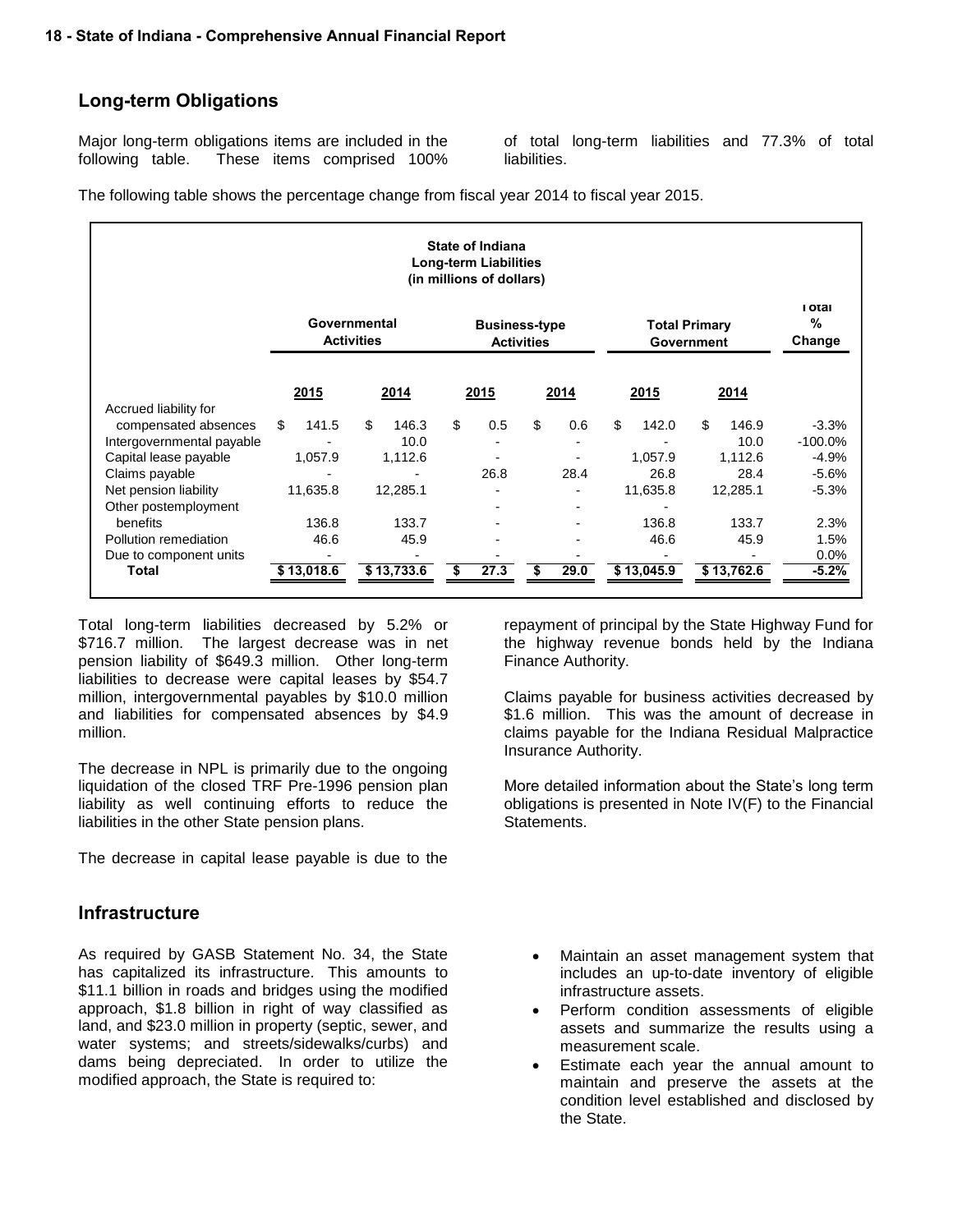Document that the assets are being preserved approximately at or above the established condition level.

Under the modified approach, the State expenses certain maintenance and preservation costs and does not report depreciation expense. Assets accounted for under the modified approach include approximately 11,000 centerline road miles of pavement along 214 routes and approximately 5,600 bridges that the State is responsible to maintain.

The State has consistently maintained the assessed conditions of roads over the past three years. It is the State's policy to maintain a network average International Roughness Index based on the right wheel path (IRI RWP) of no more than 101 for Interstate Roads, NHS Non-Interstate and Non-NHS Roads (a good rating is in the range of 80–114). The most recent condition assessment, completed for FY 2015, indicated that the average IRI RWP for roads was in an acceptable range.

The State has maintained the assessed conditions of bridges at levels which are above the established benchmarks. It is the State's policy to maintain Interstate bridges at an average sufficiency rating of 87%, NHS Non-Interstate bridges at an average

# **Economic Factors**

The economic and revenue forecasts upon which the FY 2014 – FY 2015 State budget was based were presented to the State Budget Committee on April 16, 2013. At that time, the U.S. real Gross Domestic Product (real GDP) was forecast to increase by 3.2% in FY 2015. Personal income was forecast to increase by 4.7%. The Indiana unemployment rate was forecast to average 7.5% for FY 2015.

With a 2014 Gross Domestic Product of \$317.8 billion, Indiana's economy ranked 16th largest in the U.S. in terms of the value of goods and services. Indiana's largest contributor to GDP growth was the manufacturing sector, which accounted for 15.8% of Indiana's GDP in 2014. The nondurable goods

sufficiency rating of 85%, and Non-NHS bridges at an average sufficiency rating of 83% (a good rating is 80% - 90%). The most recent condition assessment, completed in FY 2015, indicated that the average sufficiency rating for bridges exceeded the minimum acceptable standard.

Total actual maintenance and preservation costs for roads were more than planned during fiscal 2015 in all road classes. The average IRI RWP for all road categories were either in the good or excellent condition rating range.

Total actual maintenance and preservation costs were lower than planned for bridges on all road classes. The Indiana Department of Transportation placed on emphasis on improvements of the roads and about 40% of all bridge preservation changed to being planned for fiscal years 2016 and 2017. Also, various other factors contributed to these costs being less than planned including bids under estimates and "shrinkage" which results when the scope of work to be done is refined during the final bidding process. Bridge sufficiency ratings were within the State's policy for the maintenance of bridges in all road classes.

subset of the manufacturing sector was the biggest cause of Indiana's GDP growth in 2014.

As of June 2015, the manufacturing sector accounted for nearly 17.1% of the jobs in Indiana compared to 20.3% in 2002. The share of employment accounted for by the health care and social services sector increased from 10.2% in 2002 to 12.6% as of June 2015. Per capita personal income was \$39,578 and the State's unemployment rate was 4.9% at the end of FY 2015.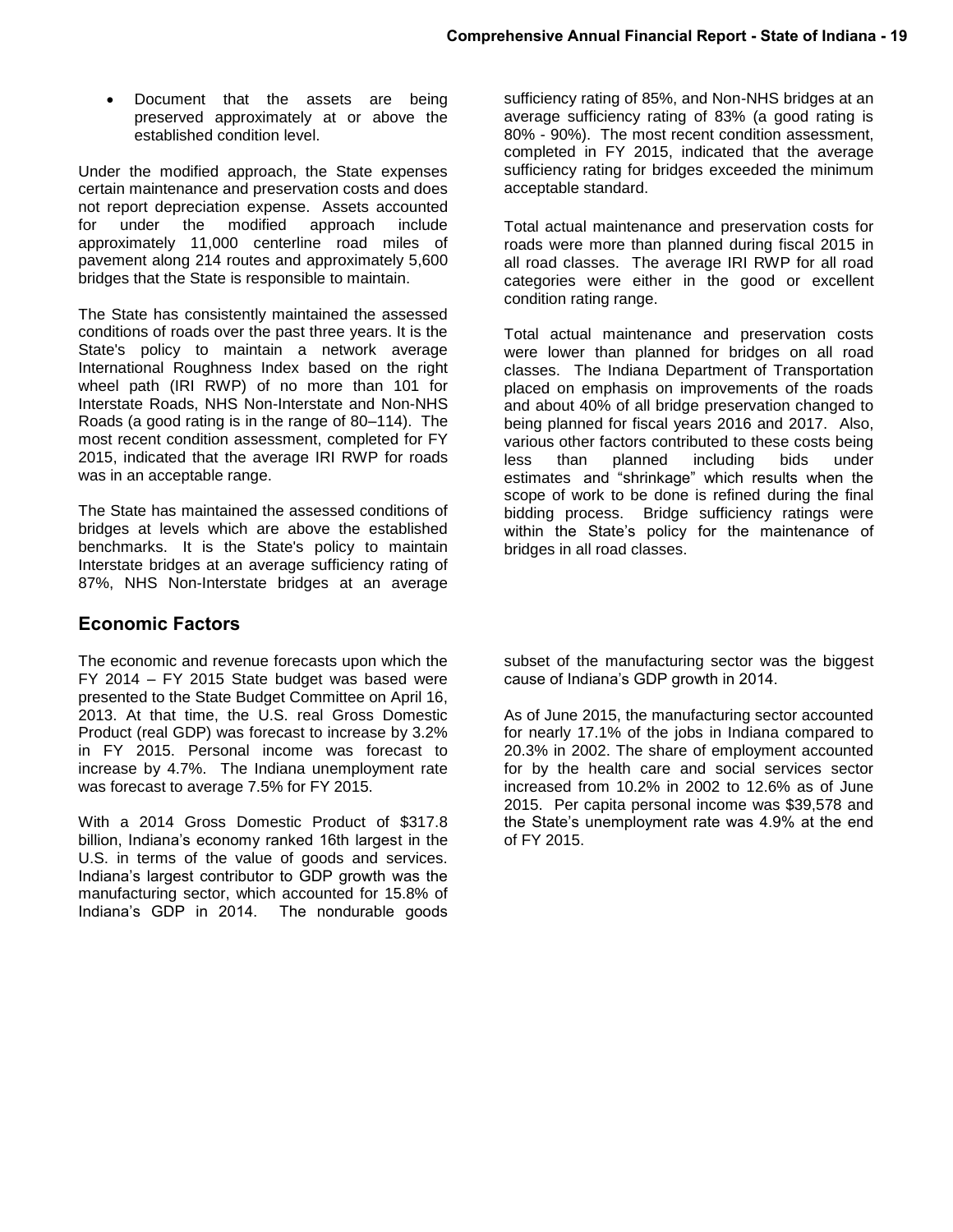# **Contacting the Auditor of State**

This financial report is designed to provide our citizens, taxpayers, customers, investors and creditors with a general overview of the State's finances and to demonstrate the State's accountability for the money it receives. If you have questions about this report or need additional financial information, contact the Auditor of State, Room 240 State House, 200 West Washington Street, Indianapolis, Indiana 46204-2793, telephone (317) 232-3300.